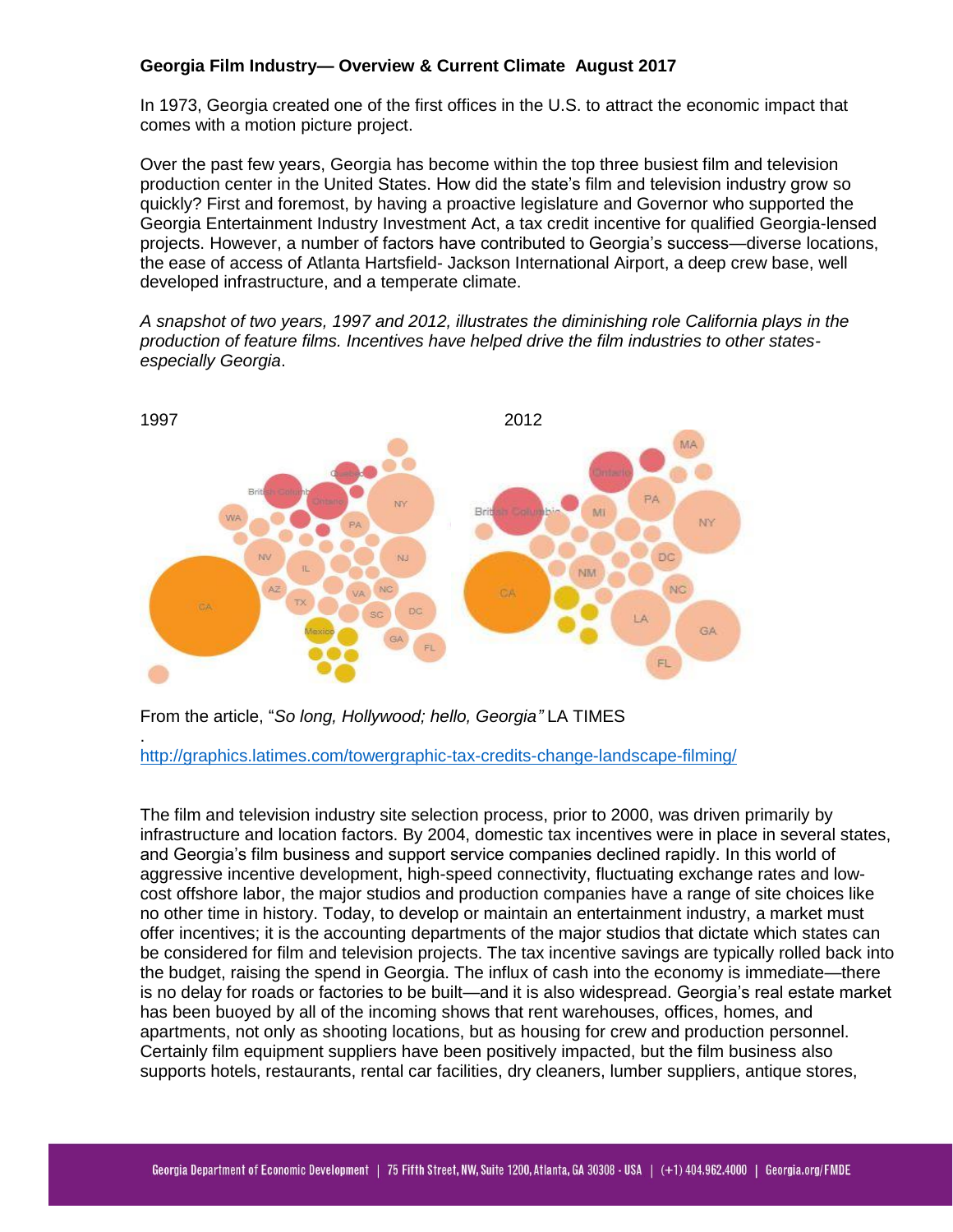furniture rental companies, contact lens suppliers, the list goes on and on. Most importantly, the film and television industry has provided tens of thousands of jobs to Georgians—not only in highly skilled, technical positions, but also as caterers, production assistants, painters, hair dressers, accountants, carpenters, drivers, and so on.



In 2007, the economic impact of the film industry in Georgia was \$241 million.

In 2008, the state legislature passed the Georgia Entertainment Industry Investment Act, which allows productions up to a 30% tax credit for their qualified spend in the state.

## **In FY17, the economic impact of the film industry was \$9.5 billion.**

In fact, for the first 35 years of the film office—from 1973 until 2008, the economic impact was \$5 billion. Last year, we did \$9.5 billion.

We hosted 320 feature films, television productions, commercials, and music videos in Georgia during FY17.

The motion picture and television industry is responsible for more than 92,000 jobs and nearly \$4.6B in total wages in Georgia, including indirect jobs and wages.

MPAA member companies alone paid \$775M to 6,648 vendors in Georgia in 2016. These local businesses include technology, lodging, real estate and transportation. Since 2012, MPAA members have paid on average \$748M per year to local vendors.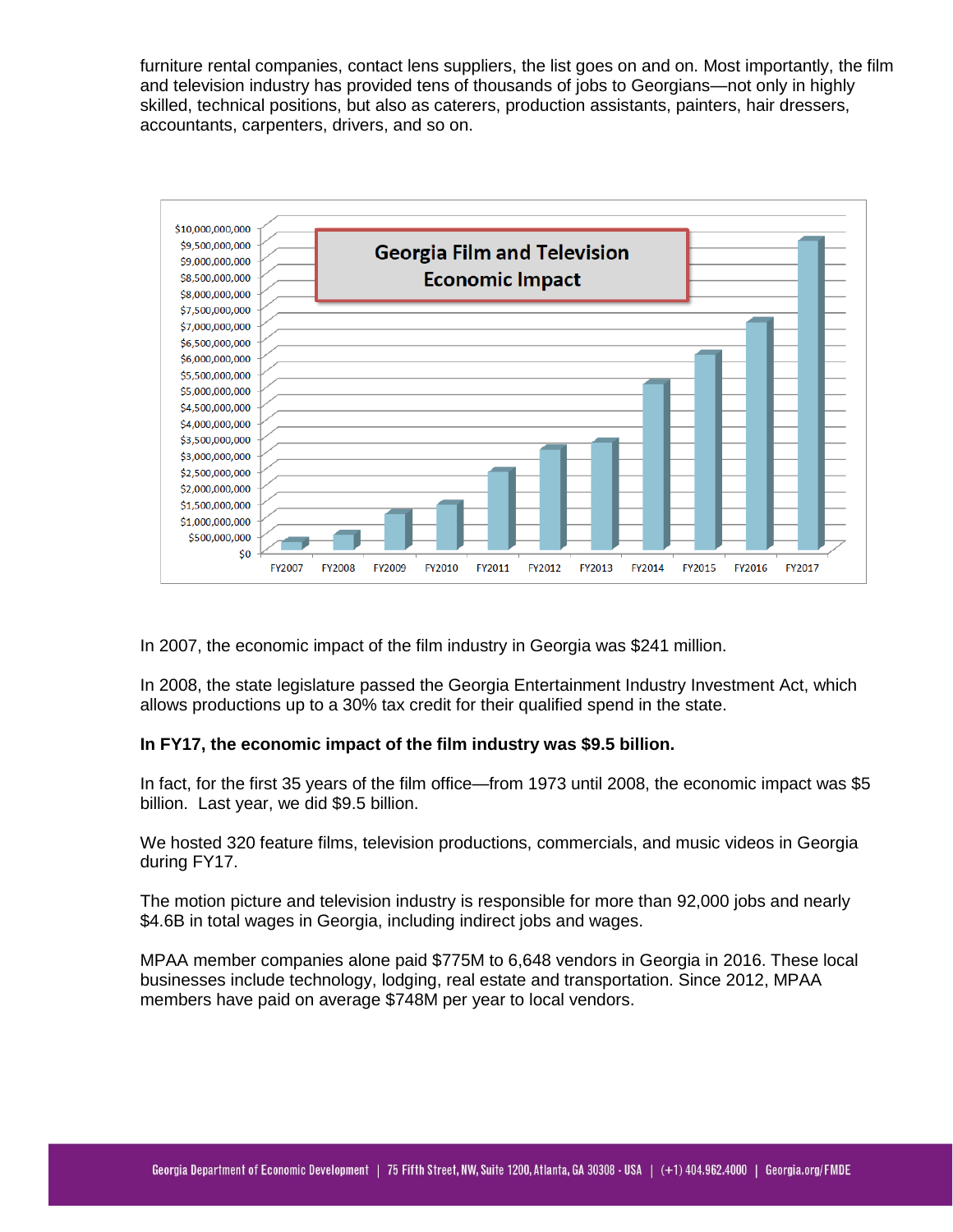## **Infrastructure**

.

There are nearly 2,790 motion picture and television industry businesses in Georgia, including 1,962 production-related companies. Literally hundreds of new companies have located or expanded in Georgia since 2010 to support the burgeoning industry., including numerous soundstages.

No state has seen the kind of investment that Georgia has seen in this industry, and these facilities enable many thousands of jobs in the state each year. Pinewood Atlanta has created the largest US soundstage complex outside of California in Fayetteville, GA, consisting of 18 soundstages plus one built for rental to the Georgia Film Academy at a greatly reduced rate. Four years ago, the site was a wheat field and an unoccupied spec school which had been a carried expense for the county. Pinewood has created an opportunity for Georgia to attract the types of shows we could never attract before because of their size needs, and they have created numerous full time jobs on their lot. Not only does Pinewood Atlanta require an extensive staff to manage, rent, clean, landscape, market, etc. their soundstages, but they have 40 companies on the lot with full-time employees, including the first Home Depot built expressly for the film industry, and the tent pole projects it hosts employs hundreds of crew people for many months or years.

Although they are continuing to develop the property, the gross capital spend at Pinewood Atlanta Studios on the 18 soundstages was over \$134 million. To help support this development, Dan Cathy, a partner in Pinewood, is currently under construction on 'Pinewood Forest' across the street, which will initially consist of 2 boutique hotels, restaurants, and 1400 residential housing units. This was previously undeveloped land which will now employ hundreds of tax paying Georgians.

Up the road in Union City, Atlanta construction company Rooker has built Atlanta Metro Studios which houses the largest and second largest soundstages in the United States. They list 17 vendors on their lot.

An empty beverage distribution facility in Norcross was retrofitted into Eagle Rock Studios, a four stage facility.

The old GM plant in Doraville now hosts Third Rail Studios.

EUE/Screen Gems signed a 50-year lease and renovated the old Lakewood Fairgrounds, which had been on the City of Atlanta's books for some time. They then added several new state-of-theart soundstages and have been nearly continuously full since opening in 2010.

According to the *Atlanta Business Chronicle*, 'up to \$70 million' was invested on Constitution Road in South Dekalb County to create the purpose built "BlackHall Studios," which opened at the end of 2016.

Another state-of-the-art facility, Three Rings, has begun clearing land for construction in Newton county. They are estimating an investment of over \$100 m on 600,000 square feet of soundstages and an additional 400,000 of flex space.

The decommissioned Fort McPherson is home to the new Tyler Perry Studios, where stages space will soon be available for incoming productions.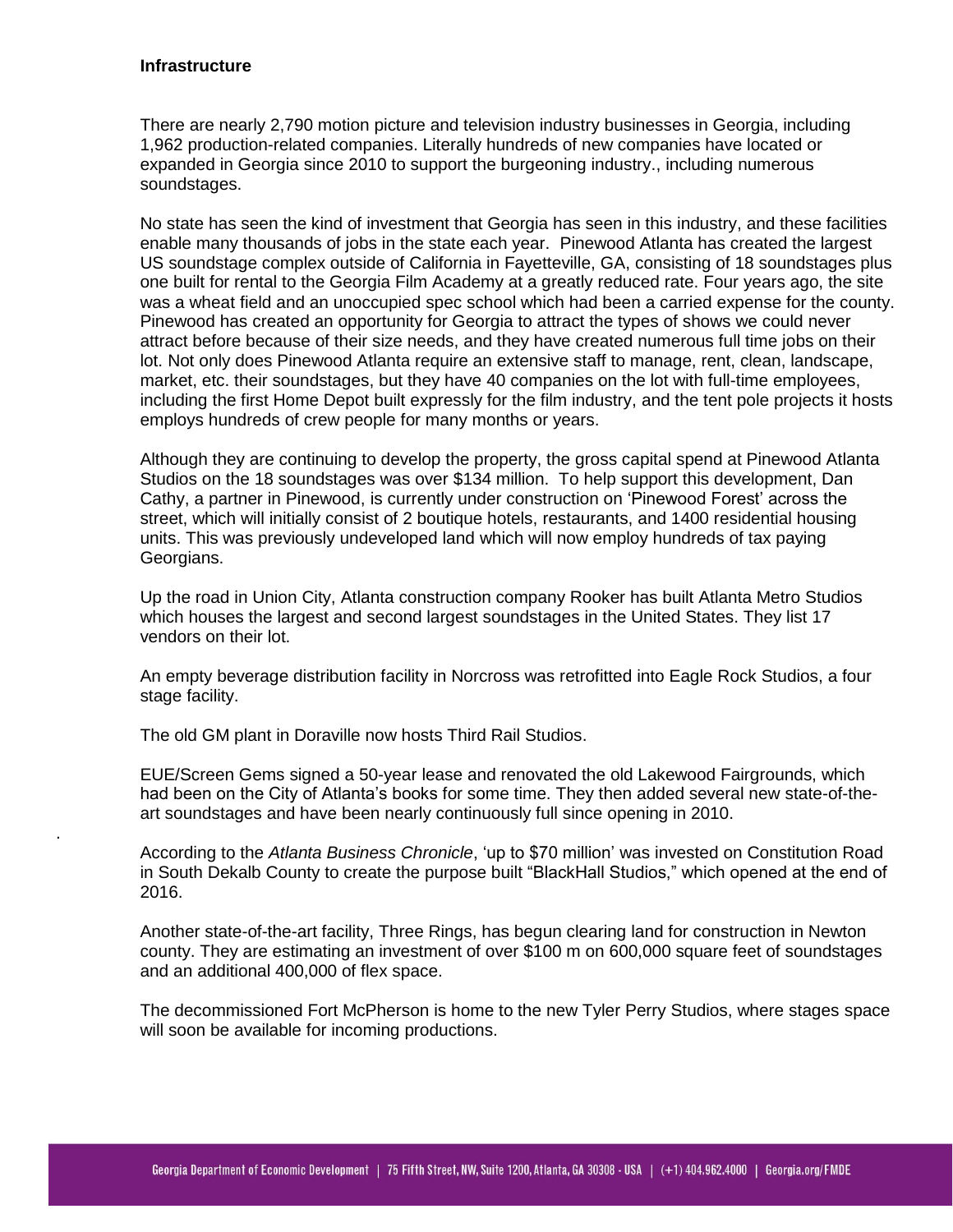**Here is a list of some of these Georgia tax-paying physical infrastructure and support service companies who do not receive the tax incentive but that have located in Georgia since the incentive to capitalize on the robust business environment it created:** 

#### STUDIO/STAGE SPACE

- Atlanta Metro Studios of Union City
- Atlanta Film Studios Paulding County
- BlackHall
- Eastside Stageworks
- Eagle Rock Studios
- East Point Studios
- EUE Screen Gems
- Go2Studios
- Human Studio #3
- Lake City Crossing Sound Stage
- Legacy Movie Ranch
- Mailing Avenue Stageworks
- North Atlanta Studios
- Pinewood Studios
- Pop Films Stages
- Savannah Film Factory
- Stageworks MTKG
- Starland Studios
- Steve Harvey's Green Screen Studio
- Three Rings
- Third Rail Studios
- Tyler Perry Studios (2 campuses)
- Westside Stageworks
- Wilder Studios (4 Locations)

### BANKING AND FINANCIAL

- Cast & Crew Entertainment Services
- City National Bank
- Entertainment Partners, LLC

#### $\bullet$ CAMERAS & EQUIPMENT

- Alternative Rentals
- Arri Rental
- Chapman-Leonard
- Cinelease
- Cineverse
- Clairmont Camera
- EPS-Cineworks
- Fovea Chromatics
- HD Planet Cameras
- Hollywood Rentals
- Majestic Motion Picture Technology
- MBS Equipment Company
- MMI Radio Rental
- New Deal Production Services
- Panavision
- Paramount on Location
- Paskal Lighting & Grip
- Production Resources Group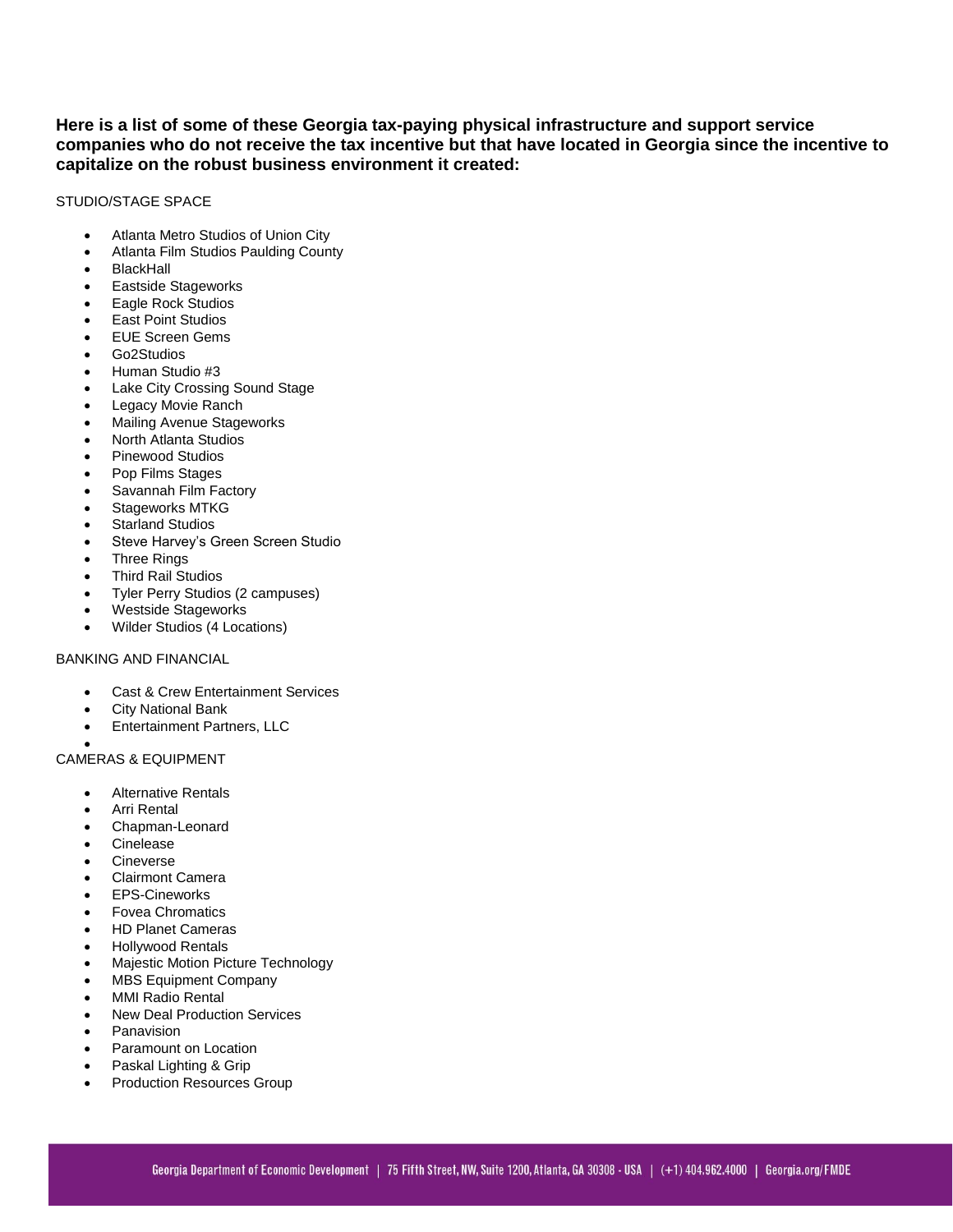- Radish Lighting
- SPGS/Showrig
- TLC Rents
- Video Equipment Rentals

### CASTING & CREW

- 400 North Casting
- Big Picture Casting
- Casting Taylormade
- CL Casting
- Connect 2 Casting
- Corrigan Johnston Casting
- Cynthia Stillwell Casting
- Fincannon & Associates Casting
- **FutureStaff**
- GT Talent & Extras Casting Agency
- Hylton Casting
- Marinella Hume Casting
- Marty Cherrix Casting
- New Life Casting
- Rose Locke Casting
- Tammy Smith Casting

# CATERING/CRAFT SERVICES

- Atlanta Craft Services
- Catering Cajun of Georgia
- Cinema Catering
- Goldbug Catering
- Hanna Brothers
- Final Cut Catering
- Ibiza Bites Motion Picture Catering
- Krafty Kings
- Laurents Catering
- Ms. B Crafty
- Soule Catering

## INTERACTIVE

- Bento Box Animation Studios
- **Bling Digital**
- EBreezy Media
- Gamer Launch
- Left Digital Media
- Mediacom 24-7
- Moguldom
- Plump Pixel
- Sim Digital
- Websuasion Group

## PRODUCTION/POST COMPANIES

- Acme Film & Tape
- Amaraco
- Atlanta FilmWorks
- Atlanta Production Consultants
- Backlot Animation Studios
- Biscardi Creative Media
- Bug Out Bag Productions
- Bridge Props Atlanta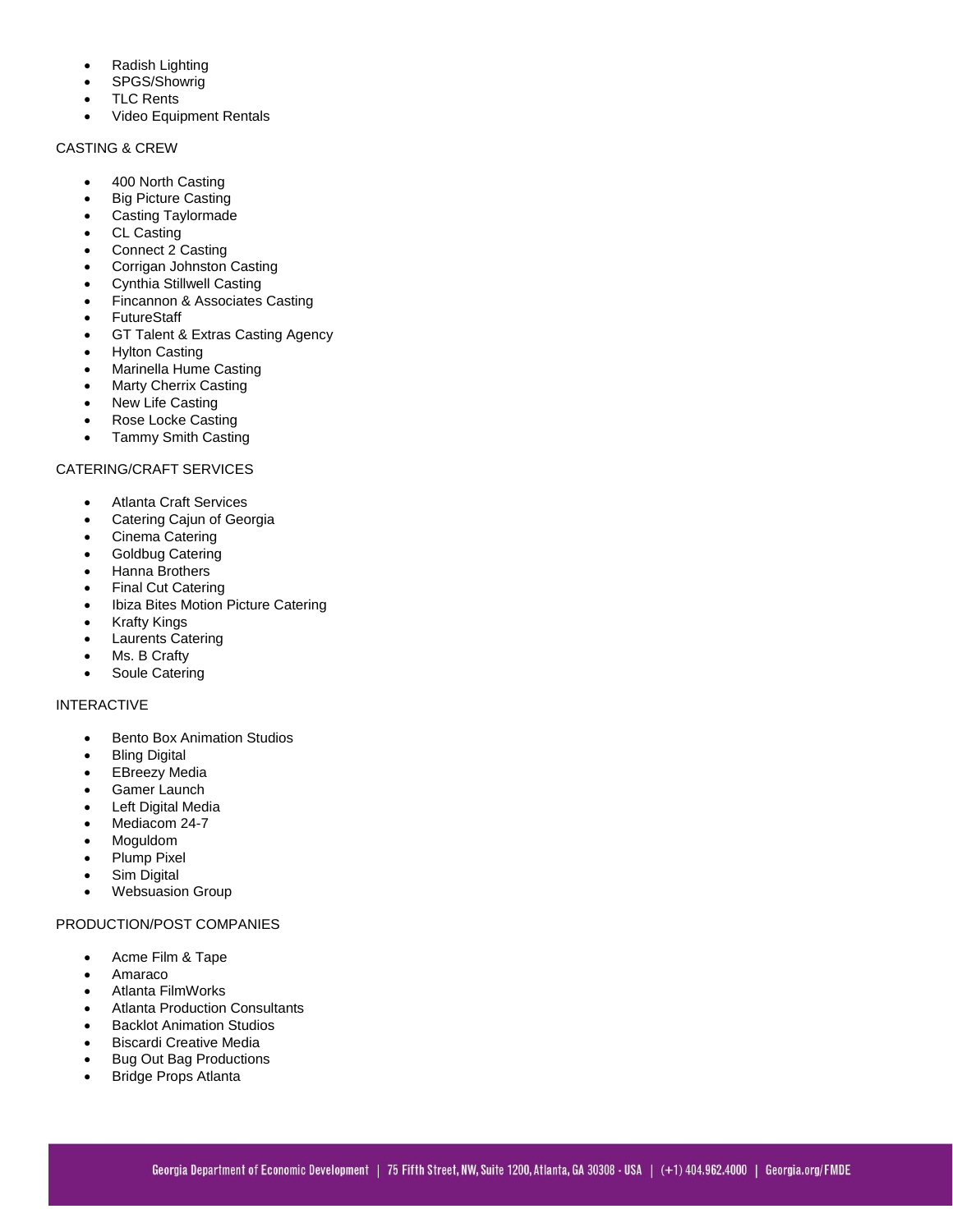- Capocus! Studios
- Cinepro Pictures
- Cinevision Corporation
- **Colormazing**
- Company 3
- Deluxe Entertainment Services
- Ease Entertainment
- ECG Productions
- Eclipse Post
- Fotokem
- Fovea Chromatics
- Hollo Productions
- Lightiron Post
- Man FX Destiny
- Open Rivers Pictures
- Roadtown Enterprises
- SGA Production Services
- Southeast Film Group

## TRANSPORTATION

- Cinema Vehicle Services South
- **CINEStables**
- Haddad's Trucking
- Hollywood Trucks
- Lunchbox Transportation
- Movie Cars Unlimited
- Southern Crane Syndicate
- Transportation Resources

#### MISC.

- Alpha Medical
- A Better Way Services
- Air Hollywood
- Board Brothers
- Bridge Props Atlanta
- C&S Film Concierge
- Dangling Carrot
- Elevation
- Cinema Greens
- Gotham Sound Atlanta
- Home Depot (exclusively for film)
- Image Engineering Inc.
- Independent Studio Services (ISS)
- Legacy Movie Ranch
- Lionstar
- Makeup on Demand, Inc
- M&R Print Solutions
- New Act Travel
- One Eyed Robot
- One Ring Networks
- Projections, Inc.
- PropsSouth
- PropSource
- RJR Props
- Regency Site Services
- The Rag Place
- Set Supplies
- Southeast Costume Company
- Stargate Studios
- The Rag Place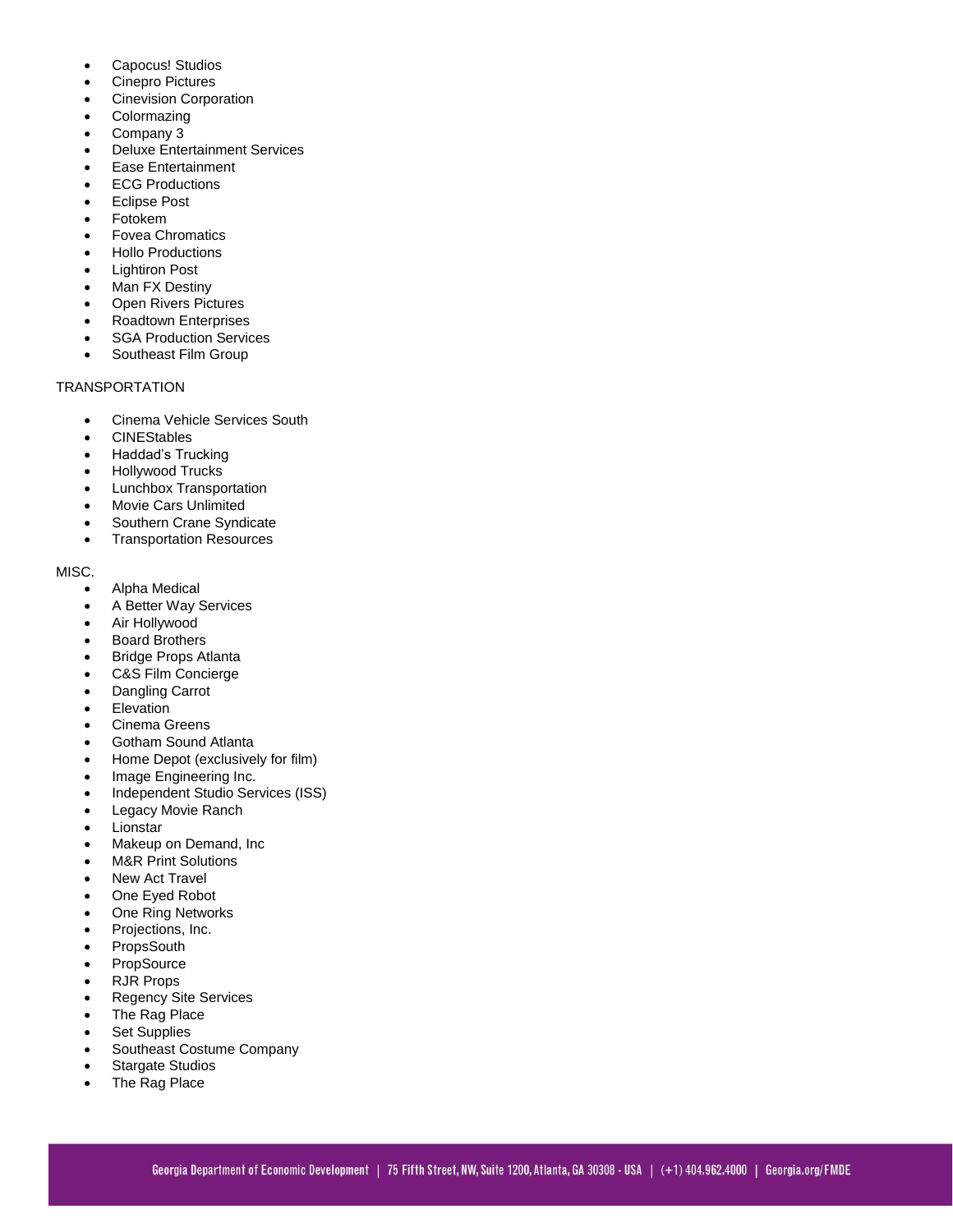# **Workforce and the Georgia Film Academy**

Although literally thousands of people have entered the local crew base—either coming from other professions or moving here from other markets, we are still experiencing a crew shortage. As a result, on July 1<sup>st</sup>, 2014, the Governor hosted the first industry-specific High Demand Career Initiative to assist with providing labor for film productions and interactive entertainment companies. The meeting was an opportunity to hear from numerous companies including NBC Universal, Turner, The Weather Channel, Marvel, IATSE, and Trick3D about their workforce needs.

The outcome of this initiative was the creation of the Georgia Film Academy*. The Georgia Film Academy is a collaborative effort of the University System of Georgia and Technical College System of Georgia supporting workforce needs of the film and digital entertainment industries. The academy certifies workforce ready employees in needed areas, connects students and prospective employees with employers, and offers a unique capstone experience for top students that will provide them a path to employment in Georgia.*

The academy does not attempt to replicate the classes offered by the 24 Georgia institutions with film programs, but instead offers flexible certificate-based courses where needs and opportunities exist across the state. The curriculum of the Georgia Film Academy is now being taught at 12 Georgia university and technical college campuses throughout the state, with offices and stage space at Pinewood Studios Atlanta. Their students are available to work on incoming productions—lowering production costs for smaller projects, and providing valuable training for the students.

# **Film Tourism**

The film industry is a vital economic driver in Georgia, and from "Driving Miss Daisy" to "The Walking Dead," Georgia has served as the backdrop for some major film and television productions for decades. The film industry not only creates jobs and investment in Georgia, it has created a thriving film tourism industry by drawing fans to Georgia to see where their favorite film or television show has been shot.

Newton County has determined that over 65% of their annual tourism can be attributed to film and television, which saw a direct spend of \$119.61 million in FY14. Not only does that result from recent successes like "Vampire Diaries' and "The Originals" but also from 1979's five Georgia-lensed episodes of "Dukes of Hazzard" and the recently re-aired television series "In the Heat of the Night." We may not be able to quantify the full impacts of film tourism for 30 years or more!

The town of Juliette, GA has built a cottage industry out of being the filming location for 1991's "Fried Green Tomatoes." Before the movie, the town consisted of 6 kudzu covered buildings.

The town of Senoia had seven occupied storefronts before the top rated cable show in the world, "The Walking Dead," made it their home. Downtown Senoia now has 50 vibrant businesses on their main street, and a fully leased expansion has recently opened adjacent to main street. These businesses include film industry specific retailers such as The Woodbury Shop, The Waking Dead Coffee Shop, and Nic and Norman's, a restaurant owned by the showrunner and one of the stars of The Walking Dead.